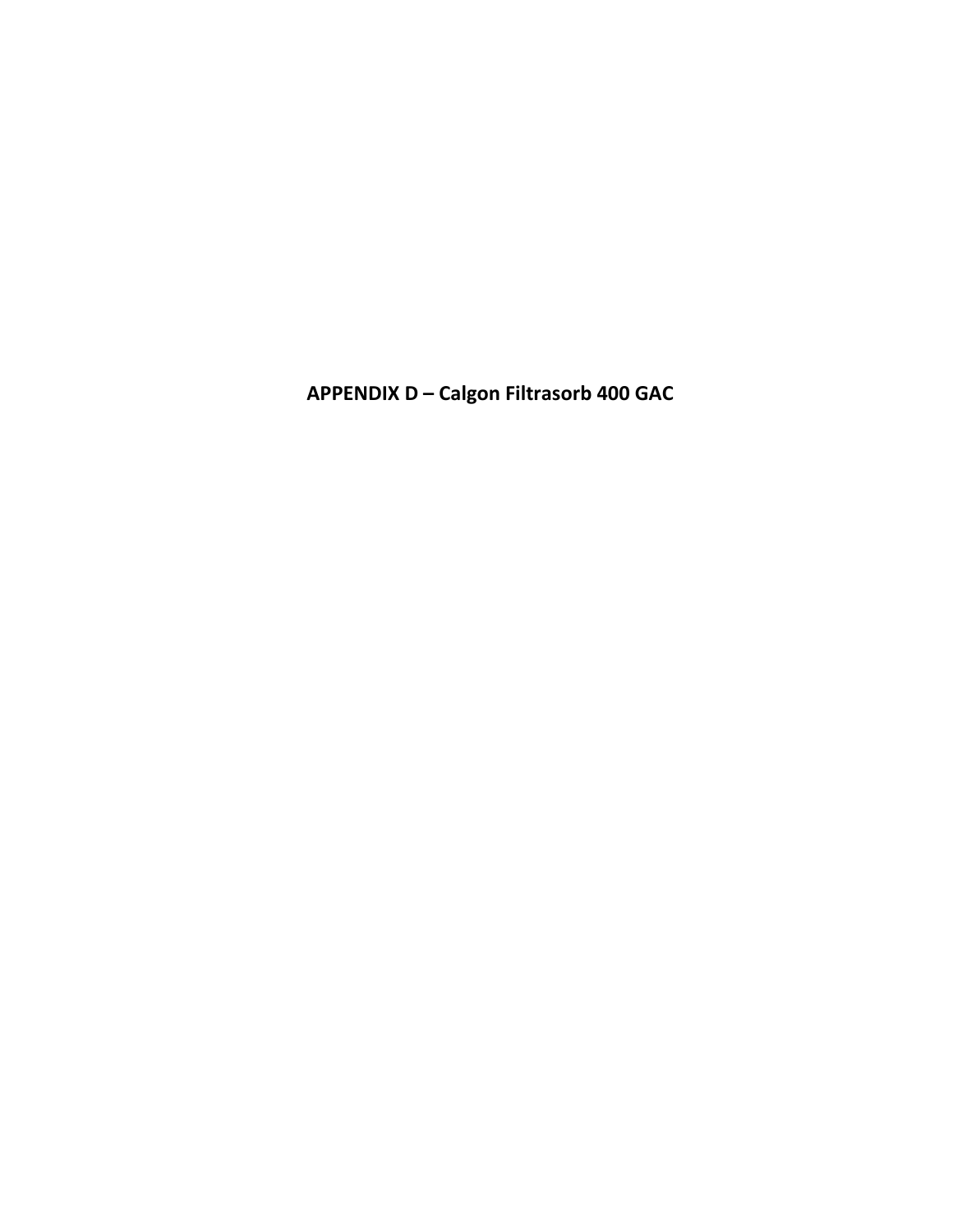

# **FILTRASORB® 400**

Granular Activated Carbon



FILTRASORB 400 activated carbon can be used in a variety of liquid phase applications for the removal of dissolved organic compounds. FILTRASORB 400 has been successfully applied for over 40 years in applications such as drinking and process water purification, wastewater treatment, and food, pharmaceutical, and industrial purification.

### **Description**

FILTRASORB 400 is a granular activated carbon for the removal of dissolved organic compounds from water and wastewater as well as industrial and food processing streams. These contaminants include taste and odor compounds, organic color, total organic carbon (TOC), and industrial organic compounds such as TCE and PCE.

This activated carbon is made from select grades of bituminous coal through a process known as reagglomeration to produce a high activity, durable, granular product capable of withstanding the abrasion associated with repeated backwashing, hydraulic transport, and reactivation for reuse. Activation is carefully controlled to produce a significant volume of both low and high energy pores for effective adsorption of a broad range of high and low molecular weight organic contaminants.

FILTRASORB 400 is formulated to comply with all the applicable provisions of the AWWA Standard for Granular Activated Carbon (B604) and Food Chemicals Codex. This product may also be certified to the requirements of ANSI/NSF Standard 61 for use in municipal water treatment facilities. Only products bearing the NSF Mark are certified to the NSF/ANSI 61 - Drinking Water System Components - Health Effects standard. Certified Products will bear the NSF Mark on packaging or documentation shipped with the product.

## **Applications Features / Benefits**

- Produced from a pulverized blend of high quality bituminous coals resulting in a consistent, high quality product.
- Carbon granules are uniformly activated through the whole granule, not just the outside, resulting in excellent adsorption properties and constant adsorption kinetics.
- The reagglomerated structure ensures proper wetting while also eliminating floating material.
- High mechanical strength relative to other raw materials, thereby reducing the generation of fines during backwashing and hydraulic transport.
- Carbon bed segregation is retained after repeated backwashing, ensuring the adsorption profile remains unchanged and therefore maximizing the bed life.
- Reagglomerated with a high abrasion resistance, which provides excellent reactivation performance.
- High density carbon resulting in a greater adsorption capacity per unit volume.

| Specifications <sup>1</sup>            | <b>FILTRASORB 400</b> |
|----------------------------------------|-----------------------|
| lodine Number, mg/g                    | 1000 (min)            |
| Moisture by Weight                     | 2% (max)              |
| Effective Size                         | $0.55 - 0.75$ mm      |
| Uniformity Coefficient                 | $1.9$ (max)           |
| <b>Abrasion Number</b>                 | 75 (min)              |
| Screen Size by Weight, US Sieve Series |                       |
| On 12 mesh                             | 5% (max)              |
| Through 40 mesh                        | 4% (max)              |
| $10$ olgan $0$ orhan taat mathad       |                       |

1 Calgon Carbon test method

| <b>Typical Properties*</b> | <b>FILTRASORB 400</b> |
|----------------------------|-----------------------|
| Apparent Density (tamped)  | $0.54$ g/cc           |
| Water Extractables         | ${<}1\%$              |
| Non-Wettable               | ${<}1\%$              |

\*For general information only, not to be used as purchase specifications.

#### **Safety Message**

Wet activated carbon can deplete oxygen from air in enclosed spaces. If use in an enclosed space is required, procedures for work in an oxygen deficient environment should be followed.